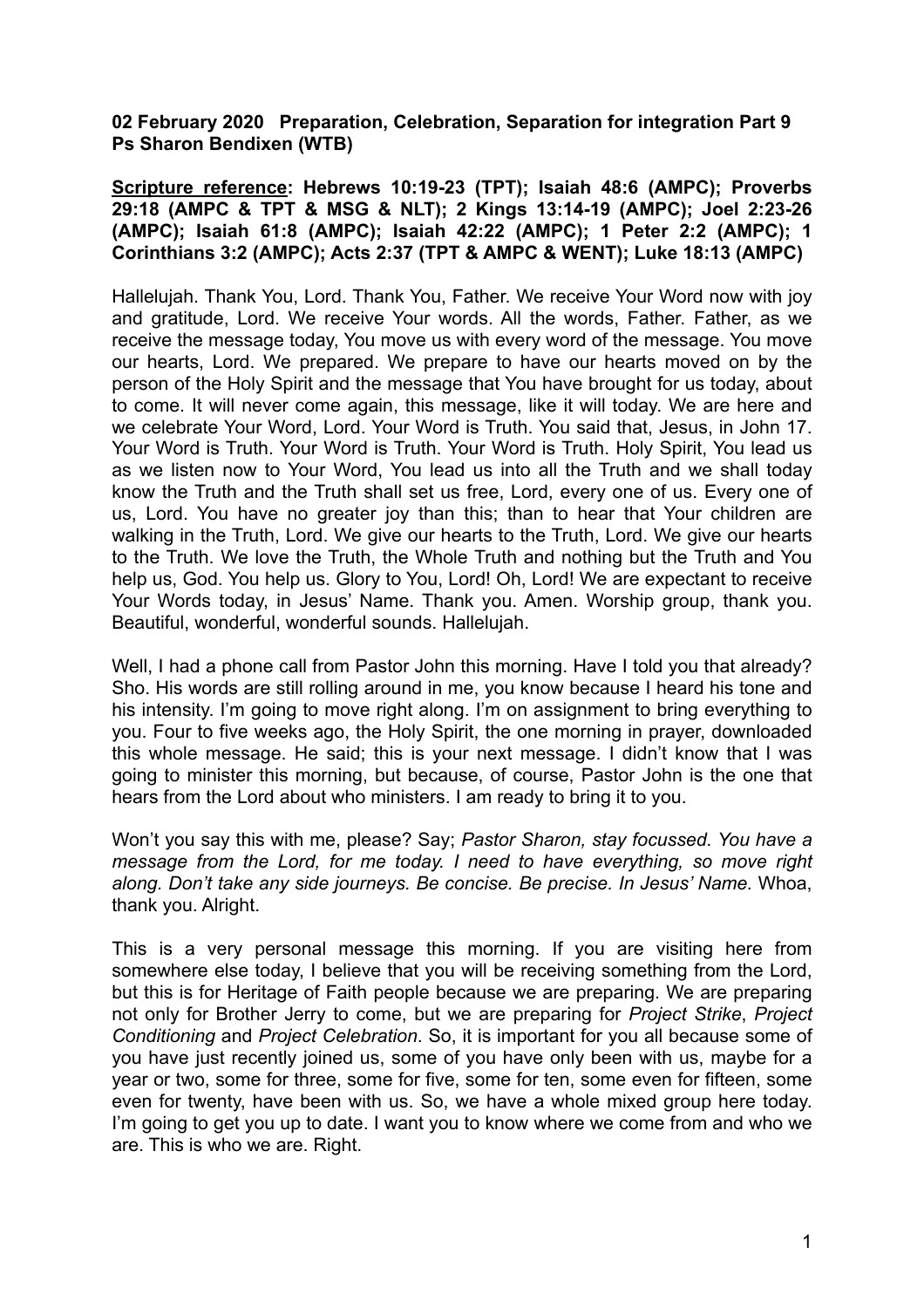This is our legacy. It goes way back to Smith Wigglesworth. Pastor John's father was dedicated by Smith Wigglesworth. The one time Smith Wigglesworth came to South Africa, he was dedicated. So, we have this in our legacy, we have it in our lineage. Smith Wigglesworth.

Then we have the next one. We have John G. Lake. We have John G. Lake. This is the legacy that we come from. Pastor Sharon, why would you speak about people that are dead and gone? Well, you have to understand that when they buried Elisha, they buried Elisha when he died. They buried him and they threw a dead man on top of his grave and the dead man rose to life. Rose to life. When we touch our fathers' bones, it says; when this dead man touched Elisha's bones, he rose to life. So, you must know that that's what happens when we, with faith, acknowledge that where we are today, we stand on the shoulders of giants.

John G. Lake, no don't move on. John G. Lake. My father was a pastor in the AFM church. John G. Lake came to South Africa in the early 1900s,1904. The Holy Spirit sent him to come here and he was the one that founded the Apostolic Faith Mission, which is still going today. Many, sadly not, going in the way that this powerful man established the churches because he wrote letters many years later after he went back to America, saying that the work in South Africa, he can't understand why it has become full of formalism and that the work that he'd started was full of formalism. Pastor John also, his father, when he was a little boy, was in the lounge of his grandmother in Krugersdorp listening to John G. Lake who was in the home of Pastor John's great grandmother, I believe it is.

The next one up is Oral Roberts. You have heard the story about Pastor John's father who sowed half of his inheritance into an Oral Roberts seminary that he came to; miracle-working in tents, laying hands on the sick and they recovered. You know that Brother Jerry and Brother Copeland are directly linked to Oral Roberts.

The next one over here is Kenneth E. Hagin who, of course, greatly impacted our lives and all of those of you who have been to Bible School will of course know and you've been with us any amount of time. He is still my spiritual father. When I touch his bones; every time I read a book or I listen to a... I come alive. I come alive. He's part of the heavenly hosts.

The next one is Kenneth Copeland. You have to know where we come from. We are unapologetic about where we come from. It would really benefit you to not listen to what people will say to you about these men - people that don't know them. We've walked with these people for 38 years. Since Brynn was two months old. We know these men. We know what they stand for. We know their integrity. The persecution has come against them from the Body of Christ. I'm showing you our heritage and our legacy because this is who we are and this is who we come from and you need to know that.

After that comes Brother Jerry. There's Brother Jerry. Hallelujah. Glory to God. Who will be with us this week. Then we have Pastor John, in that spiritual lineage. That's where we come from. We have a pedigree. We have a family tree. If you don't have one, come with me. Glory.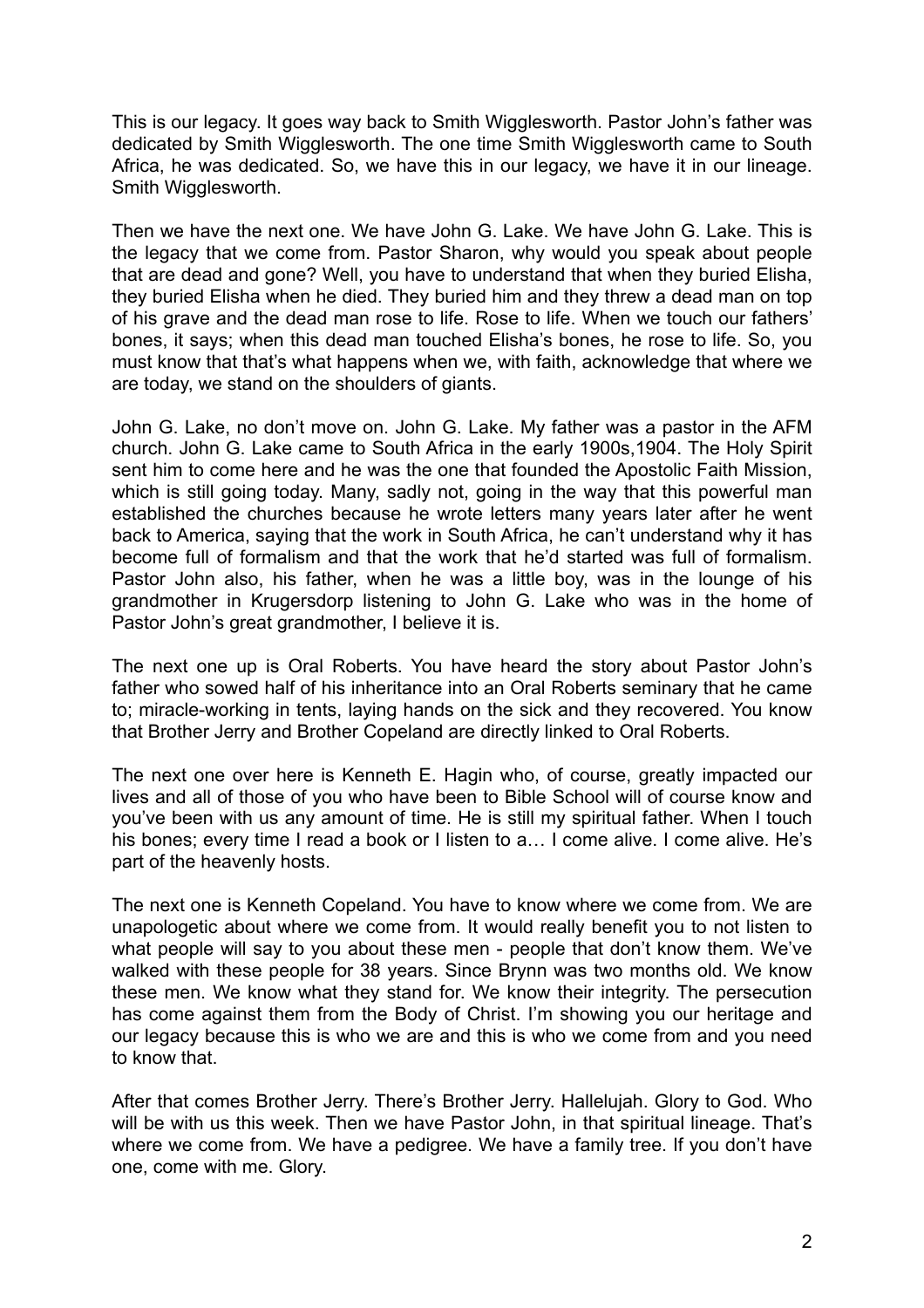Our journey. I'm going through our journey, you can take that off now, thank you, girls. Now I'm going through the journey with you. Some of you have like I said have joined us just recently. Some of you a year ago, some of you two years ago, some of you five, ten, fifteen and you… I'm taking our journey from 2010. You will be hearing me as long as you are planted with us, you will be hearing me say, *The Time of God.*  It was a marker in the ground, when that prophetic word, that prophecy came out of the mouth of Pastor John.

*I want to tell you and I'm speaking by the Holy Spirit now that as the world has experienced the financial shift* and I won't read everything. *There is a shifting in the spirit. There is a shifting in the Spirit. There is a shifting. Sure it is for our church but the signs of the move of God, the early signs of the reign of the Spirit that is happening in our church is not just for our church. There is a shifting in the Spirit for the body of Christ. There is a shifting in the Spirit for this nation, and it is happening right now."* This will always be a marker for our church. That day when that prophecy came out, I'll tell you what, when I heard it, I heard God and I knew that's it. The Lord spoke to me a few years later and He said to me, "Sharon because you took that word seriously, and because you gave it to everybody, and because you keep in it, and you keep your faith in it, you will participate. You will participate as few will because this is the Time of God. There was a shift that happened in 2010."

*Be sensitive Church, you need to be alert. You need to watch and pray and be flowing and be in touch and be in tune and in the flow with the Holy Spirit. There is a shift for victory, that is about to take place.* Then he said; *The church is going to rise up, going to occupy, going to be in charge and going to be dominating because they are going to have the solution. So take note Church. It is the Time of God, it is the season of God, it is the season of God that He has orchestrated for His glory and His power to come and to be seen in the earth*. *There's no man that can stop Him. There's no government on this earth that can stop Him. There's no philosophy, there's no organization, there is no institution, there's no financial situation on this earth that can stop Him and there is no man that can stop Him.*

All you have to do is go and ask, ask Pharaoh if he could stop God when God was bent and set on victory for His people, because this is a shift of God for victory for His people. You will participate as the church, this shift has begun.

Moving right along, 2011, our *Exodus has begun* church. That was Brother Jerry. 2012, Brother Jerry came in March. 2013, he had, *more and more this new season will bring for the God of Glory doing a new thing. 2*014, Pastor John went to Brother Jerry with representatives from this church. It was a personal meeting between Pastor John and Brother Jerry and things were said and things were done and things were sealed in the spirit. 2015, *Manifestations, Demonstrations, Visitations.* The Lord gives Pastor John a prophetic word of *Identity Change* and execution of that word, *4X4X40*. Pastor John separates. We begin to pray earnestly for Brother Jerry. 2016, an entire year we prepared for Brother Jerry to come. He has that health, he cancels, it was his health and then he cancelled coming to us, and we took the seed. Do you remember those? Who of you were with us then? You remember, we were preparing for brother Jerry's coming. The whole time he was coming in October, I believe it is.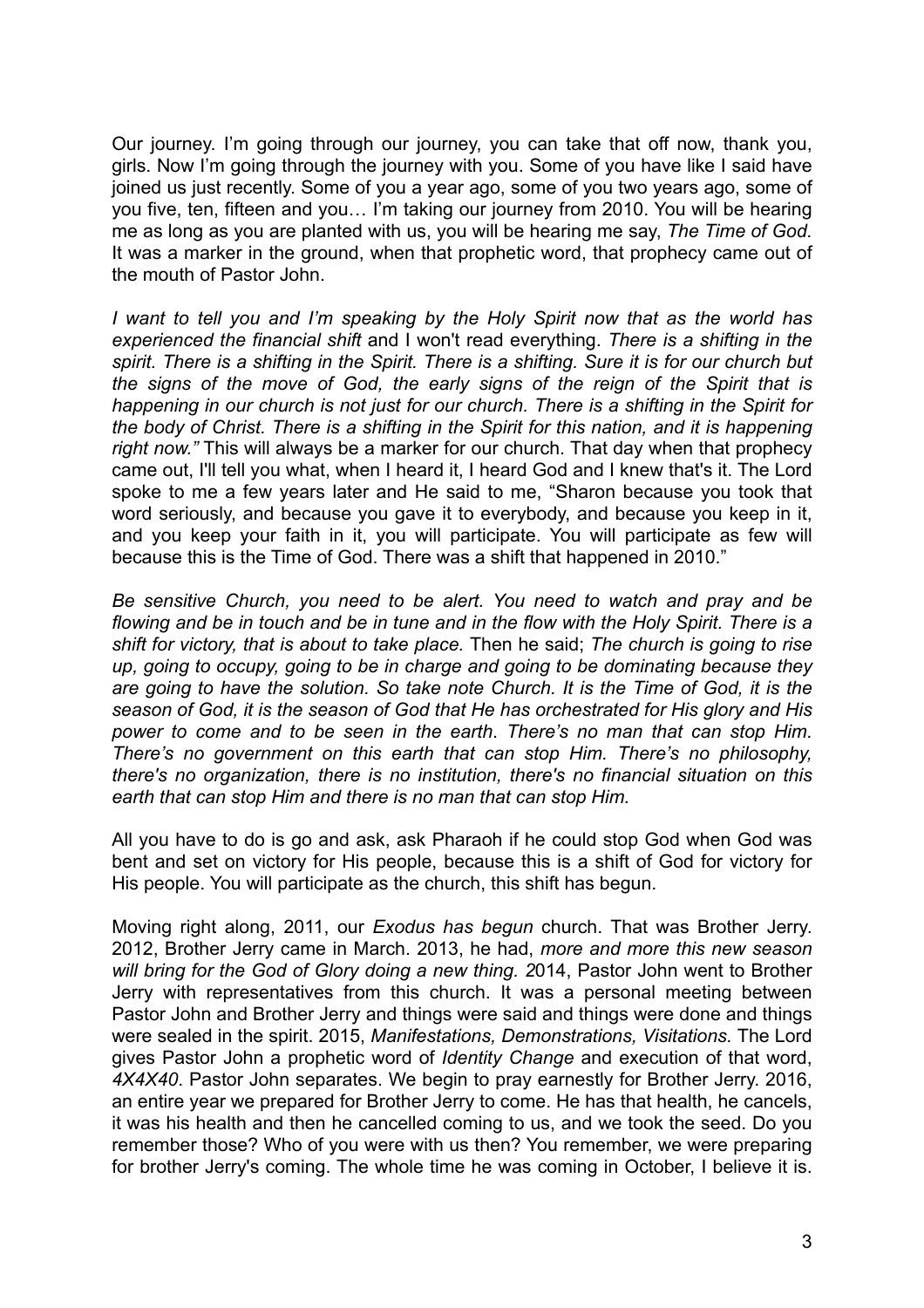We started to take up an honorarium, an honour, an honour seed that we could bless him with. Glory to God. That is so scriptural.

Do you know that when Saul was looking for his father's lost sheep, he wanted to go to Samuel to find out about this and he said, I can't even go and see Samuel without a gift? Hallelujah, glory. Its honour, its honour in our heart that moves us, and so then he cancelled. We had such a great honorarium, and then he cancelled. Then the Lord said, "Take it to Brother Jerry. Take it to Brother Jerry." We had irrational honour. In hat time pastor John said, brother Jerry's not coming, that honorarium tripled in amount. We actually couldn't get the money out quick enough from you all, to go and bless Brother Jerry personally with it. we got to take all of it to him on the day before he went into hospital, and he said these words, "Now John, tell the people, tell the Heritage of Faith people in South Africa I received the seed, and tell them when I come," So he was already prophesying, "I'm going through this operation, but I'm coming. I'm coming. So, when I come, when I come." It was life threatening. The enemy threatened to take his life at that time, but he could not, because we had surrounded him with prayer. Glory.

Then we started, Pastor John started to minister on *Irrational Honour.* It doesn't make sense, but it is wonderful to God. Then 2017, the *Faithful will Flourish.* Brother Jerry comes in March. He came in March for three days, and the Lord tells him to come back, the next year and stay till He tells him to go. The Lord speaks clearly to us about *Legacy Transfer* after that. 2018, February Brother Jerry came. Do you remember this people? (*Bag of seeds*) I used to bring it to you after he left. After he left, because I had a thing in my heart, because he was here and he brought us eight messages. He came and I said to the Lord this, the day before the Lord said to him, "Your time's up, you've done well, you can go home now." I said to the Lord, "Lord this was so valuable. What are we going to do? What are we going to do if it goes in the one ear and out the other ear? What if we then done with what Brother Jerry has brought us? You remember the Lord said to me, "*Bag of Seeds.*" He came to deposit a *Bag of Seeds* according to Mark 4, its seeds are words. He came to bring us words.

Then we did this. it was such a, it was such, God said dig the best seeds out of every message, because we transcribed every single message word for word, the eight messages. Then God said, get the best seed out, and the Holy Spirit helped us, me and Pastor Christi. Do you remember that Pastor Christi? We just dug and dug and dug, and we got the best seeds and we put it in this book for you. Seeds are words so that you could sow these words into your hearts, and so that they could be lodged in your hearts. Lodged in your heart, hallelujah. Well, that has come and gone, so whatever you've had lodged in your heart since then, you know I'm here to remind you here now. He came, *Bag of Seeds, Glory Book, Holy Weave. Show me Your Glory, Marvels and Wonders*. 2019, *Extraordinary Manifestations*. *2020, and beyond, Marvels and Wonders and Extraordinary Manifestations of the Greatness of our God*, *and Beyond* and *a New Open Door and Supernatural Increase,* people.

The Lord wanted me to go like this in sequence for you. Alright so now your confidence, He wanted me, I'm speaking point by point, I don't normally teach so succinctly but I have to do this today, it is how He gave it to me. A confidence, your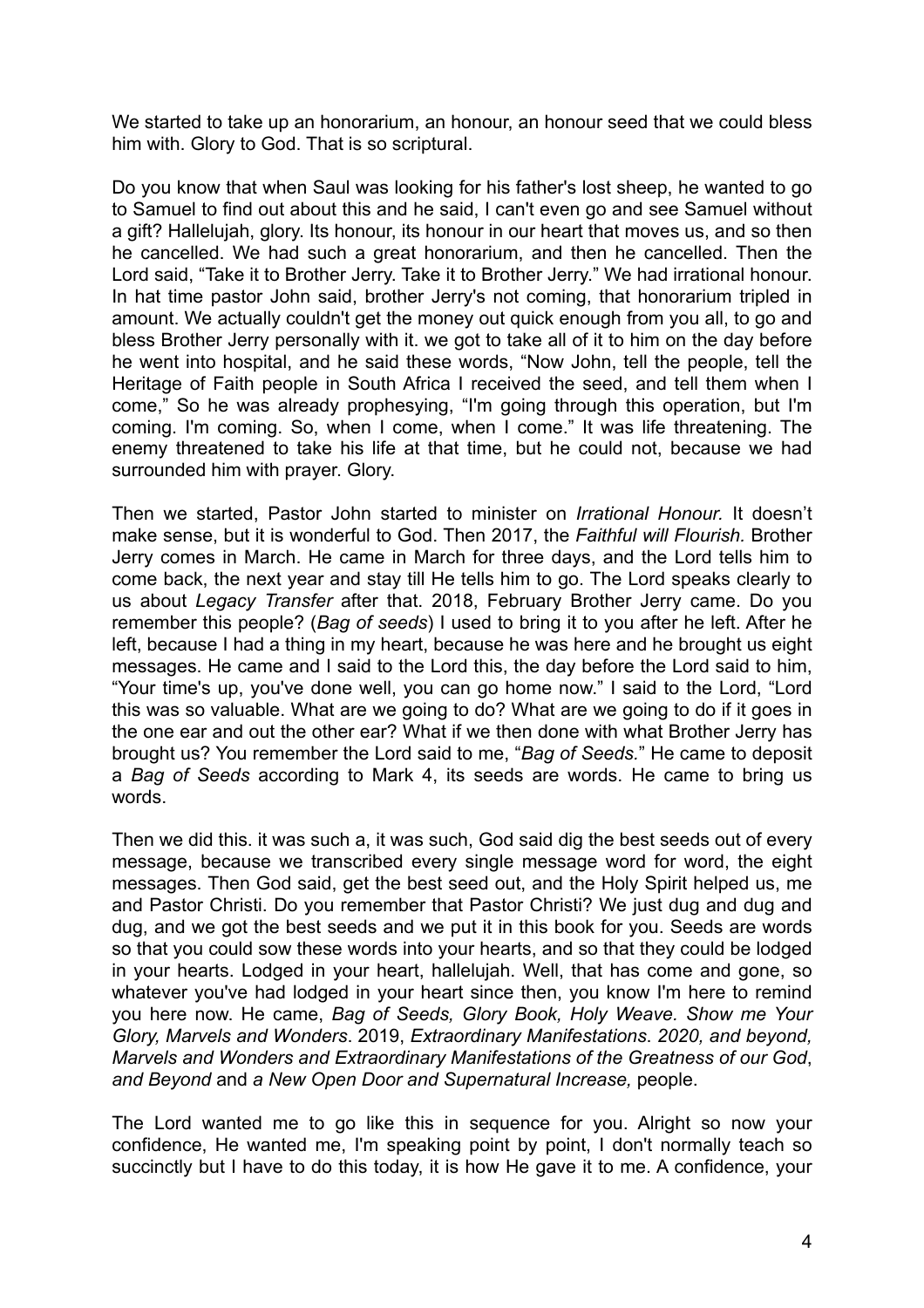confidence before God. You are His child because of the precious Blood. Hebrews 10:19. Please? 19 to 23, from the Passion Translation. This is your confidence that you have before God. **19And now we are brothers and sisters in God's family because of the blood of Jesus,** we are all brothers and sisters in God's family because of the Blood of Jesus, **and He welcomes us to come right into the most holy sanctuary in the heavenly realm - boldly and without hesitation. (Hebrews 10:19 TPT).** Listen people, God gave me the scripture to give to you today. He told me to tell you, this is your confidence, you are part of His family and you can boldly come through the New Door into the supernatural increase, even if you've just recently joined us and you weren't part of our journey from 2010, you are a child of God, because of the Blood of Jesus, you go boldly through the New Door.

All right, it says here, **20For** Jesus **he has dedicated a new, life-giving way for us to approach God.** God wants you to approach Him in your ministry of song to Him. He wants you to approach Him with your *point of contact seed* in your; anyway, stay focused, Pastor Sharon. **For just as the veil was torn in two, Jesus' body was torn open to give us free and fresh access to him! 21And since we now have a magnificent King-Priest to welcome us into God's house, 22we come closer to God and approach him with an open heart, fully convinced by faith that nothing will keep us at a distance from him.** That's for you, you, you, you, you, you child of God. it is for every one of us. **For our hearts have been sprinkled with blood to remove impurity and we have been freed from an accusing conscience and now we are clean, unstained, and presentable to God inside and out! (Hebrews 10:20-22 TPT)**

That does not mean that you are perfect every day, that just means that as you are walking and maturing and developing with God that Blood just continues to cleanse you, as you come, as you keep coming to Hm. Now it says; **23So now we must cling tightly,** now we are clean, unstained, and presentable to God inside and out! **23So now we must cling tightly to the hope that lives within us, knowing that God always keeps his promises! (Hebrews 10:23 TPT)** Promise Keeper, hallelujah. Very personally, very personally, this whole journey is very personal to you child of God, but it is also very corporate, it is a beautiful thing. it is very deeply personal.

I'm going to show you the personal thing here from the scripture Isaiah 48:6 from The Amplified. **6You have heard [these things** Which things? 2020 Marvels and Wonders. **6You have heard [these things foretold], now you see this fulfillment. And will you not bear witness to it? I show you specified new things from this time forth,** New Open Door. He says; I will show you personally, child of God, specified new things, specified new things, **from this time forth, even hidden things [kept in reserve] which you have not known (Isaiah 48:6 AMPC).** Those are the new things. Glory to God. He doesn't want us all over the place with this very precious Word He has given us. He is giving us. He doesn't want us all over the place, all over the place. We have God's redemptive vision, we don't have to run wild, we have it. We have Marvels and Wonders continuing, we have it.

Pastor John read Proverbs 29:18 last week **18Where there is no vision [no redemptive revelation of God], the people perish; but he who keeps the law [of**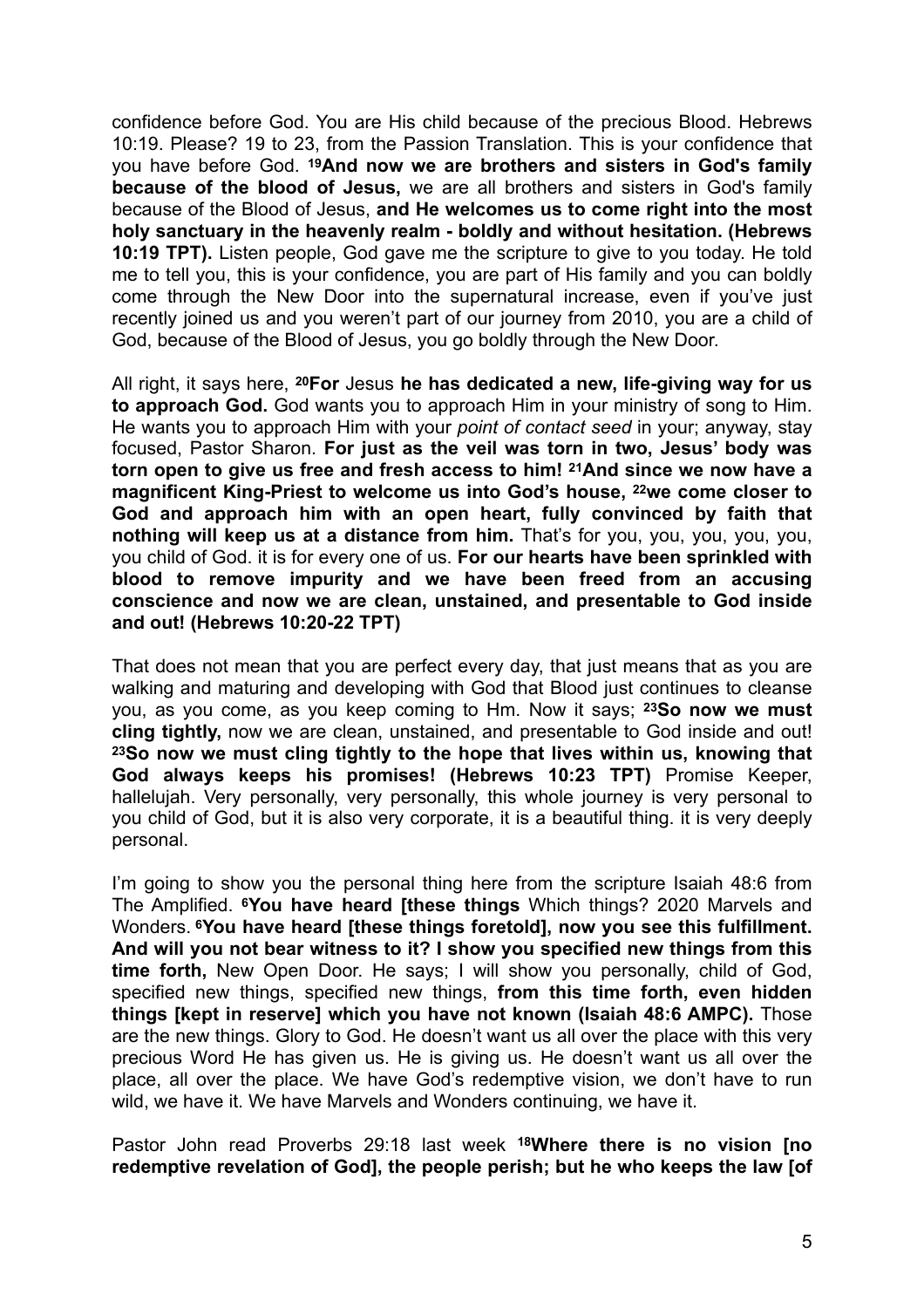**God, which includes that of man]—blessed (happy, fortunate, and enviable) is he (Proverbs 29:18 AMPC).** Then he read from The Passion Translation. **When there is no clear prophetic vision,** Have we had a clear prophetic vision? I tell you Pastor John and I, where God has planted us in the body of Christ**,** with a; the tribe that He has put us with. Like I showed you up on the board, our legacy, where He has put us. We have lived like this, we have got clear prophetic vision. We have been privileged to have it clear and come to us clear every year, right? We don't grow weary in well-doing, we don't become familiar and say, "Oh, I have heard that, oh that's another word." No, we are full of honour, we are full of joy and glory about it. So it says here, **When there is no clear prophetic vision, people quickly wander astray.** But we have clear prophetic vision, so we are not going to wander astray. **But when you follow the revelation of the word, heaven's bliss fills your soul (Proverbs 29:18 TPT).** Hasn't heaven's bliss-filled your soul? That Marvels and Wonders continue and Great Manifestations, hasn't heaven's bliss-filled your soul?

Then The Message Bible says, **18If people can't see what God is doing, they stumble all over themselves; ...** We have been on a journey now for twenty years, some of you have been with us and we've always known where we are going, every year. All the time, we always know where we are going, because He's always showing. Glory to God.

Like Pastor John said, he honours his calling too much to do cut and paste and cut and paste and see where he can get things from other pastors to other men, other good messages and bring it to you, he has too much honour for his calling. His calling is too sacred, my calling is too sacred for me to see what are other people saying that sound good, that I can bring it to you. No, no, no, no, no, no, no, no. The Lord is building this house and we know His voice. We hear His voice. Hallelujah.

It says here, **18If** when **people can't see what God is doing, they stumble all over themselves; But when they attend to what he reveals, they are most blessed (Proverbs 29:18 MSG).** Then the New Living Translation says, **18When people do not accept divine guidance, they run wild (Proverbs 29:18 NLT).** Right. So, this is the meaning of the word all over the place. Do you remember Pastor Christi came to minister to us about *Put Your Foot In The Message*, this message in this house? God is not giving Pastor John and I, Pastor John especially, revelation from God's Word and direction for your lives and you don't listen to what's happening in this house, but you are listening to what is happening in every, all the other houses. No you don't do that, you know better than that. You've been taught so well.

All over the place is, lacking in clear pattern, you are in multiple directions, you are spread over a very large area in a disorganized way, you are confused, unable to think clearly, scattershot and random. We are not a people all over the place.

Even with this Word that God has brought, Marvels and Wonders and Extraordinary Manifestations of the Greatness of our God and 2020 New Open Door, Supernatural Increase coming through. We don't want to be all over the place with that. God has brought us help. What has He brought us? *Project Strike*.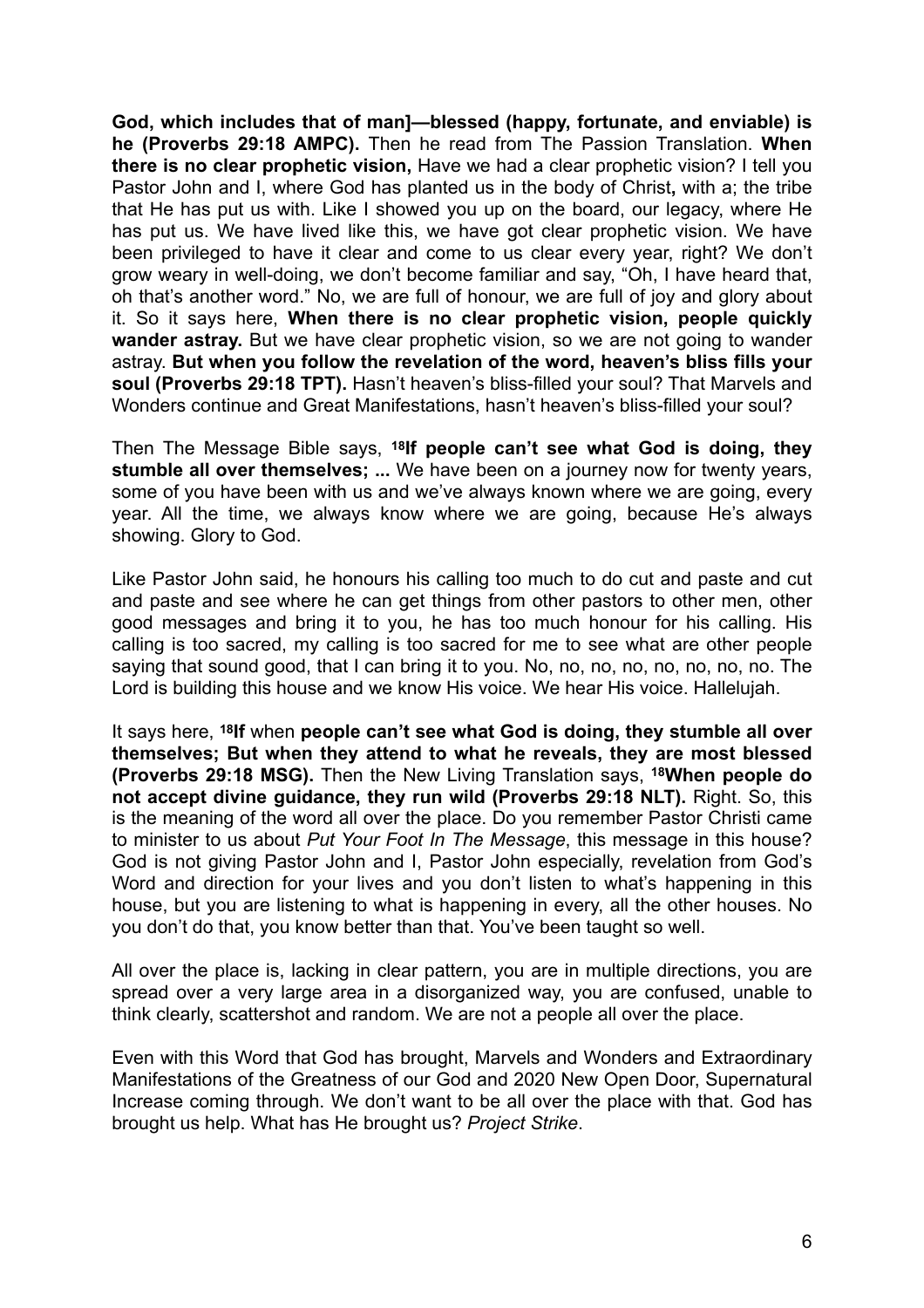I'm going to be connecting with you. Did you enjoy connecting with me on Facebook during the fast? Wow! I must say, I enjoyed connecting with myself too, but I will tell you that I saw these hands moving and I thought, "Oh, I'm never going to have long nails again. They're "stompies." Never, I never saw my hands with long nails moving like that before. So, "stompies." I went to have my nails done on Friday morning. I said, "Cut them short, cut them short." She goes short, is that short enough? No, no, no, no, no she says, "Oh stompies." I said, "Stompies." Anyway, that was wonderful, wasn't it to help us in the fast.

He is helping us with 2020 and for us to experience the fullness of Supernatural Increase. I just do use my hands a lot, you know. I didn't realize how much until I watched myself, connecting with myself for the fast. Okay. He is helping us. How? With *Project Strike*, *Project Conditioning* and *Project Celebration*. That's what He gave Pastor John.

What is a project? A project is an undertaking requiring careful concentrated effort for accomplishing something. You cannot just say, I am just going to write down what it is. You know, one, two, three, four, yeah, these things I'll strike with these things. No, it is careful, it is a project, is a careful concentrated effort. it is a task that requires time and effort. A project is a specific piece of planned work that involves collecting detailed information about something. we are going to give you detailed information.

Really even if you haven't got your seven strikes yet of areas where you really want victory and want to make progress in this year. Pastor John made a statement that said, give your *point of contact seed* and start to ask God about your *Project Conditioning* and then you will, He will show you, you will see.

A project is an activity that is finished over a period of time. We are taking our whole year to be involved in this project. A planned endeavour with a specific goal, accomplished in several stages and steps. That's what a project is, but I like this; a project is an individual or collaborative enterprise that is carefully planned to achieve a particular aim. God has got us doing this again, together. We are doing it together. So, this project, this personal corporate endeavour, this carefully planned enterprise to achieve going through the Open Door and experiencing; to ensure that we experience Supernatural Increase.

It is going to involve strike. Where does this come from? I want to show you for once and for all, because you've got this word; strike, strike. Where does it come from? we are going to read out of the Amplified Bible, Second Kings 13:14. This is where we see a pattern, we see a, developing a consistency and not quitting, and not stopping. 2 Kings 13 from verse 14, **14Now Elisha [previously] had become ill of the illness of which he died. And Jehoash king of Israel came down to him and wept over him and said, O my father, my father, the chariot of Israel and the horsemen of it! 15And Elisha said to him, Take bow and arrows. And he took bow and arrows (2 King 13:14-15 AMPC**). I just want to quickly tell you the history here; the people of God, alive at that time, were in tremendous bondage to the, to the Assyrian, the Syrian nation. Tremendous hardship.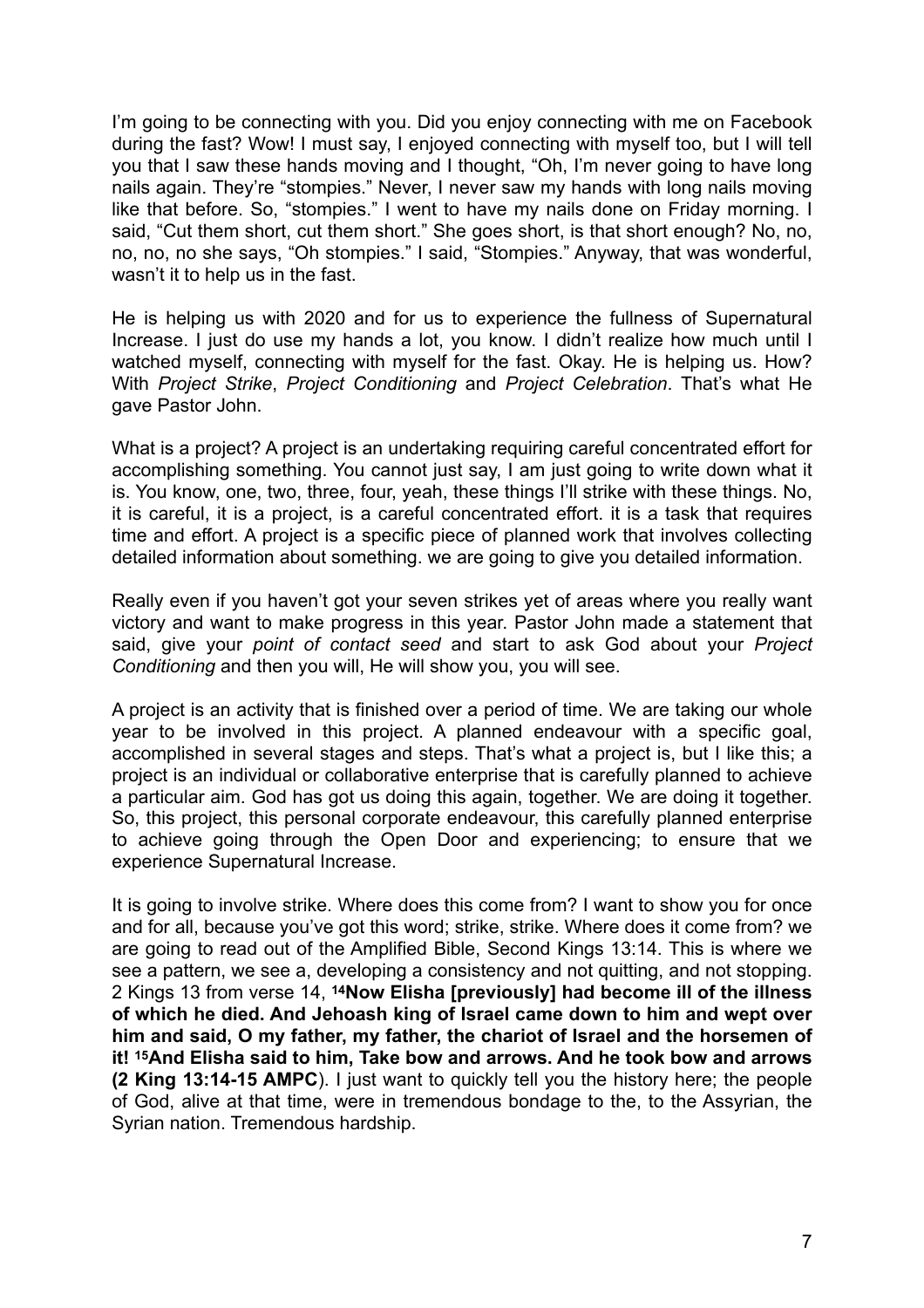Here is the prophets going and, and the king coming. You know what we are going through king, that's why he's weeping. It is because we were in a bad place. **15And Elisha said to him, Take bow and arrows. And he took bow and arrows. 16And he said to the king of Israel, Put your hand upon the bow. And he put his hand upon it, and Elisha put his hands upon the king's hands. 17And he said, Open the window to the east. And he opened it…** That was the direction from which the trouble was coming from, where the enemy was situated. Then Elisha said, Shoot... That's what we are going to do with our strike, with our *point of contact seed*. That's our shoot, shoot, okay.

Because look what he said, he said… **17…Elisha said, Shoot. And he shot. And he**  said, The Lord's arrow of victory,... Yes it was just symbolic, but something with faith was happening. Something with faith was happening in Elisha, and it was supposed to be happening to the king… **17…The Lord's arrow of victory, the arrow of victory over Syria. For you shall smite the Syrians in Aphek till you have destroyed them. 18Then he said,** to the king, **Take the arrows. And he took them. And he said to the king of Israel, Strike on the ground. And he struck three times and stopped. 19And the man of God was angry with him and said, You should have struck five or six times; then you would have struck down Syria until you had destroyed it. But now you shall strike Syria down only three times.** In other words, partial victory to you. He was angry, those were his last words before he died. Glory. **20So, Elisha died, and they buried him (2 Kings 13:15-19 AMPC)**. That was the place where they threw the dead man and of, just the next verse where they threw the dead man's body, touching Elisha's bones and this dead man rose to life. Glory to God.

To strike; is to hit with a missile, to take forcibly, we are going to take forcibly victories for ourselves. Sheesh, you are not a wimp, you are a warrior. You are not people that give up. You are not people that quit. We are not, you are not people who quit and done all to stand, you stand until you get the full victory. That's who we are. Hallelujah, hallelujah. We are those who do not grow weary in well doing, for in due season we shall reap, if we do not grow weary.

To notify by sound. That's interesting, the word strike means; to cause, to sound, to notify by sound. We are going to be connecting to you over the weeks to come, to occupy, to strike is to occupy. To deliver a blow with an instrument. Our mouth is our instrument. You see clearly in scripture that the two-edged sword comes out of the mouth of Jesus. It comes out of the mouth of Jesus; our two-edged sword comes right out of our mouth, when we speak God's Word in faith because we believe it. So our mouth is our instrument. it is declared, we are going to declare our victory. it is prayer, we are going to pray in the Holy Ghost, the mysteries and then we are going to rejoice and celebrate. Happy feet on. All of this comes out of our mouth.

The declarations of our strikes are coming out of our mouth. Our prayer is coming out of our mouth. Our praise and rejoicing is coming out of our mouth, because God made us to be very powerful speaking spirits just like Him. Glory.

He said to me, "Restoration", in preparing for this message. I am now here with this people, as they listen and obey to go with Me. To restore all the years. All inclusive,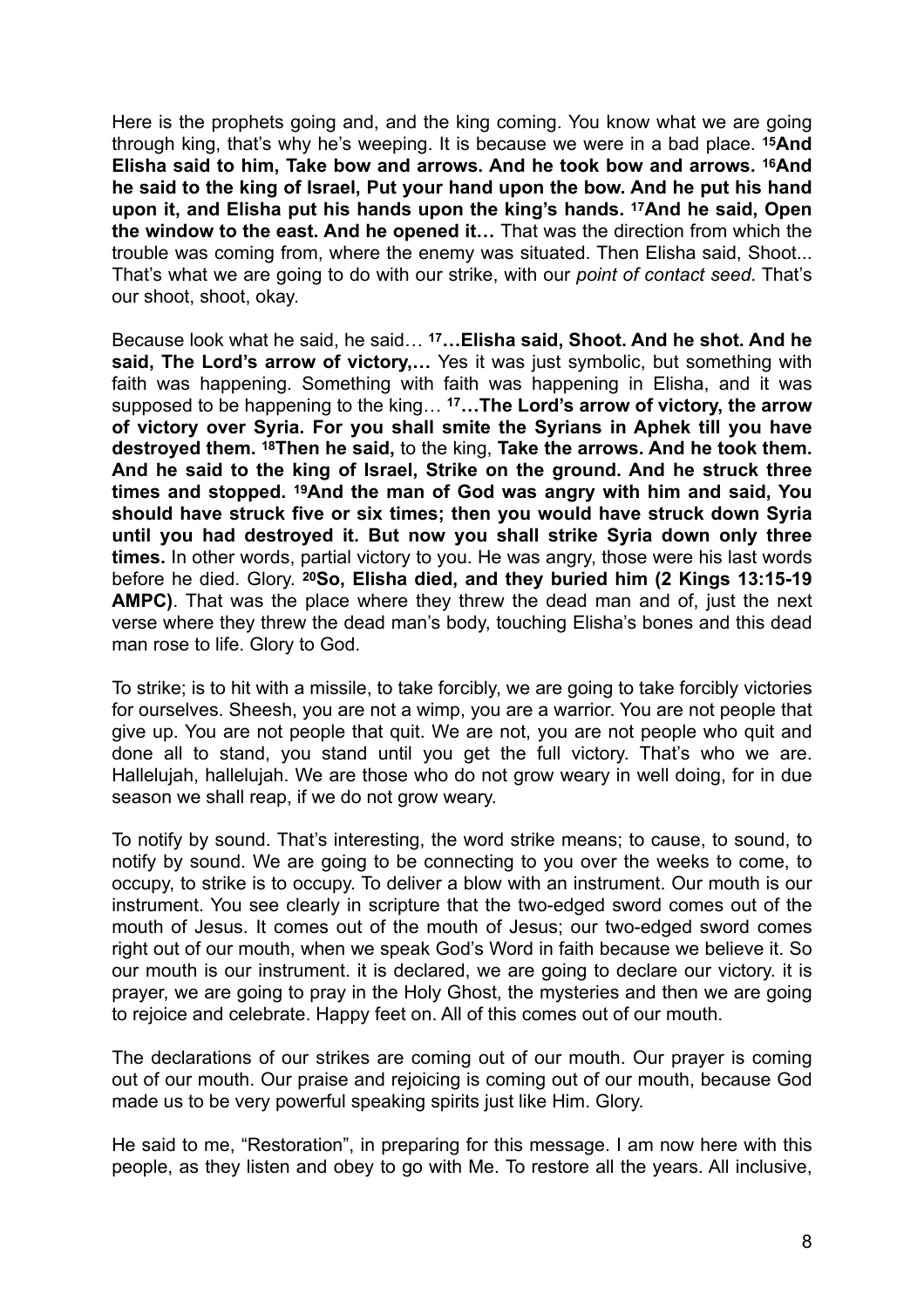"Sharon it is all inclusive, it is for all, it is for young and old. None is excluded, even the stranger among you that has ears to hear. All the years, all the years. Tell them Sharon. Through this New Open Door, if they will come, everything that has gone before, I will make all things new. Tell them, I hate robbery and wrong with violence."

Okay so, He wants me to tell you He's going to restore all the years that the locust has eaten. Joel 2:23, can you put that up please? Joel 2:23, **23Be glad then, you children of Zion…** That's us, **and rejoice in the Lord, your God; for He gives you the former or early rain in just measure and in righteousness, and He causes to come down for you the rain, the former rain and the latter rain, as before. 24And the [threshing] floors shall be full of grain and the vats shall…** isn't this supernatural increase? **The vats shall overflow with juice [of the grape] and oil**. The grape and the oil, **25And I will restore or replace for you the years that the locust has eaten… I will restore for you the years that the locust has eaten. (Joel 2:23-25 AMPC).** He's a God of restoration, and when you believe Him and you take Him at that. He's promised, it is a promise, it is a promise, it is a promise, it is a promise. You can take Him at that.

Lord, lots of my mess-ups, lots of the things, that is my own fault. Do you know that God couldn't care less about that? He couldn't care less about that, He just hates that you got robbed. That you got plundered. He hates it; He hates it even with what was your bad choices and He's saying, "I want to restore it, if you'll take Me at My Word." Hallelujah.

So He says here, **25And I will restore or replace for you the years that the locust has eaten-the hopping locust, the stripping locust, and the crawling locust, My great army which I sent among you. 26And you shall eat in plenty and be satisfied and praise the name of the Lord, your God, Who has dealt wondrously with you. And My people shall never be put to shame (Joel 2:25-26 AMPC).** Glory.

I am just reading from some different, some extracts. I will compensate your years, I will replace for you the years, I will make up for the losses that ate your crop, I will repay. Then Isaiah 61:8, I want you to see these words, He showed you these words out of His Word today, **8For I the Lord love justice; I hate robbery and wrong…** He hates it that you got robbed, He hates it, that you've been wronged, He loves you. **8…I hate robbery and wrong with violence or a burnt offering. And I will faithfully give them their recompense…** you see, He's not just going to restore you, He's going to give you compensation. "But Lord it was my fault", "I'm giving you compensation. If you'll go through this New Door, now let Me make everything new." I will recompense them. **8**…**And I will faithfully give them their recompense in truth,... (Isaiah 61:8 AMPC)**. He's a God of restoration and recompense.

Isaiah 42:22, **22But this is a people robbed and plundered,** see how God feels, you see what is in His heart for you, you have been robbed and plundered My child, "But I made some wrong choices." You have been robbed and plundered. I want to restore you. Don't even go there. **22 …This is a people robbed and plundered; they are all of them snared in holes and hidden in houses of bondage. They**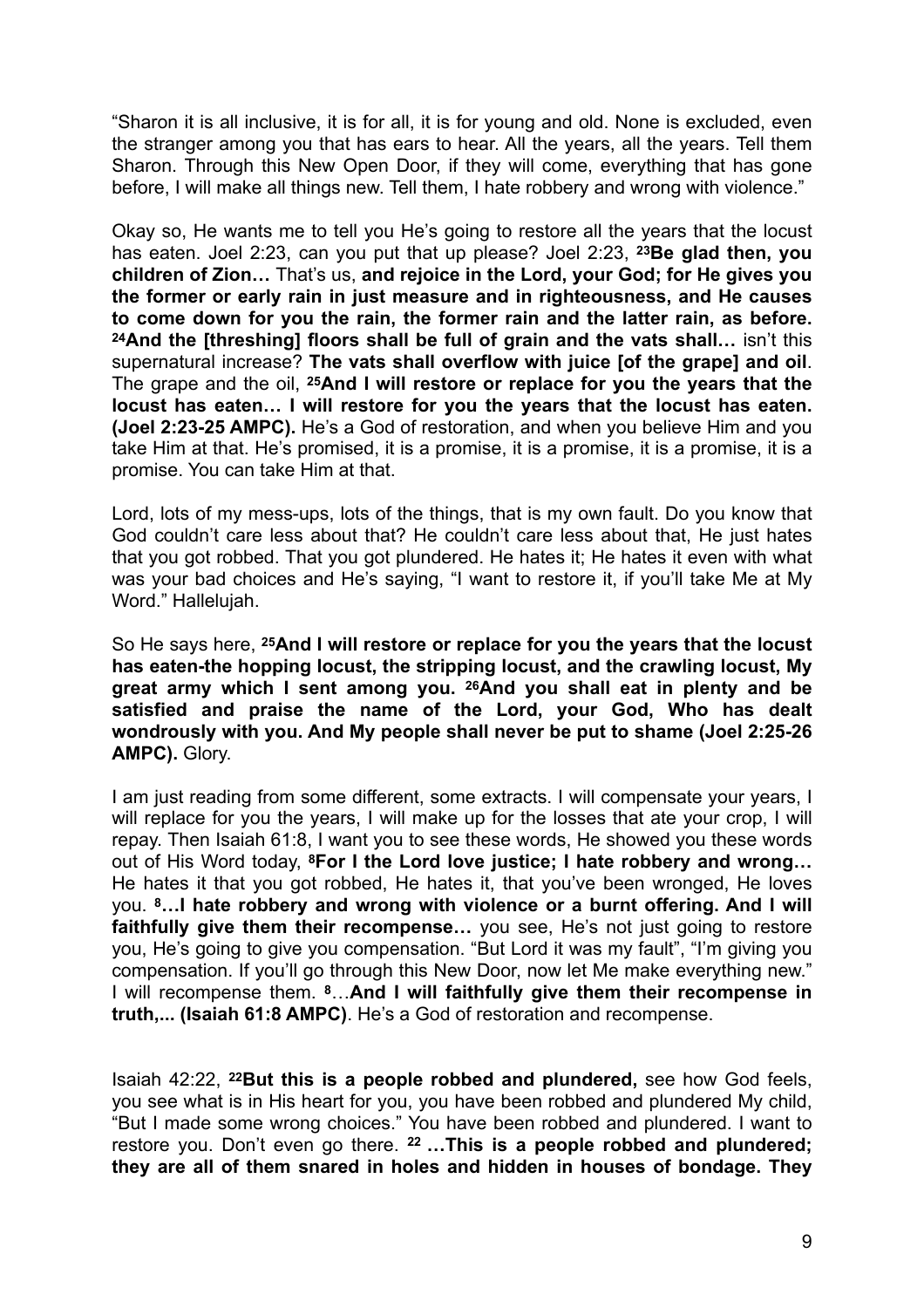**have become a prey, with no one to deliver them, a spoil, with no one to say, Restore them! (Isaiah 42:22 AMPC)** With no one to say, restore them, restore them, restore them.

Why us and why now? I asked the Lord that as He was speaking to me about telling you that He wants to restore and recompense you. Why us, why now? "I choose you now for this, all of you, you must believe and move confidently, personally and corporately. This takes great humility to believe, this is your little child response to Me. This is your little child response to Me, this is not your intellect fighting God about this, this is your little child response to Me."

Okay, then He said, I must do this quickly and powerfully, "Share your personal testimony, Sharon." Okay I will do that Lord. We went through some devastating things as a family in 2004, some of you know the story, that have been with us for a while, but we really had everything come against us. It was like we lost everything. It was just really, we got hit with a tsunami, and it actually happened at the time when a tsunami hit Thailand. I remembered where I was standing, in Brooklyn Mall on that day, that that tsunami hit and I remember the Holy Spirit stopped me in my tracks, I was outside and He said to me, "Sharon, I have got some tsunamis of my own building up in the Spirit. I know what has hit your life, but I am telling you, I have got some tsunamis of My Own building up in the Spirit and they are going to hit you, there is going to come a time, they are going to hit you wave after wave after wave. We went into that time, it was a time and He said to me, in 2008 because we were still reeling from it, 2005/6/7 and in 2008. He said to me, Sharon, first of all in 2003 before the tsunami hit our lives, we went into this time warp.

Before it hit our lives, Brother Jerry ministered a message and the Lord so arrested me in 2003. He arrested me. I am going to put this message on the website so that you can get it all. I can't minister it all to you now. He put it, he ministered this message and this is what the Lord said to him, 2003. The Lord says, "My people are letting, you are letting your adversary get away with too much. You are not making him pay for what he has put you through. You are letting him get off too lightly, loose Me on your behalf and give Me an order, of course, he taught all about this. Do not let your logic fight this now. Loose Me on your behalf, give Me a mandate to carry out for you. Give Me an opportunity to bring judgement on your adversary and blessing on you. Do this particularly when you are going through what looks so impossible, don't just pray for Me to bring deliverance from the attacks, but commission Me to bring judgement on the one who attacks you, and declare this." Okay.

In 2008 He said to me, restoration, Sharon. Now, I want you to start striking the ground and that's when He gave me that revelation of Second Kings 13, that was up there just now. You are going to strike the ground, you are going to strike the ground for restoration and recompense. Loose Me, declare this, so this is what I have been declaring since 2008. I have been striking the ground. I have been striking the ground for restoration for my family and what Satan put us through.

I will go into a few details here now. Now, God stretch forth your Hand against him loose Me. Give Me an assignment, don't limit Me by not doing this. I will be your legal representative in this case, I will pass judgement, I will pass sentence, I will get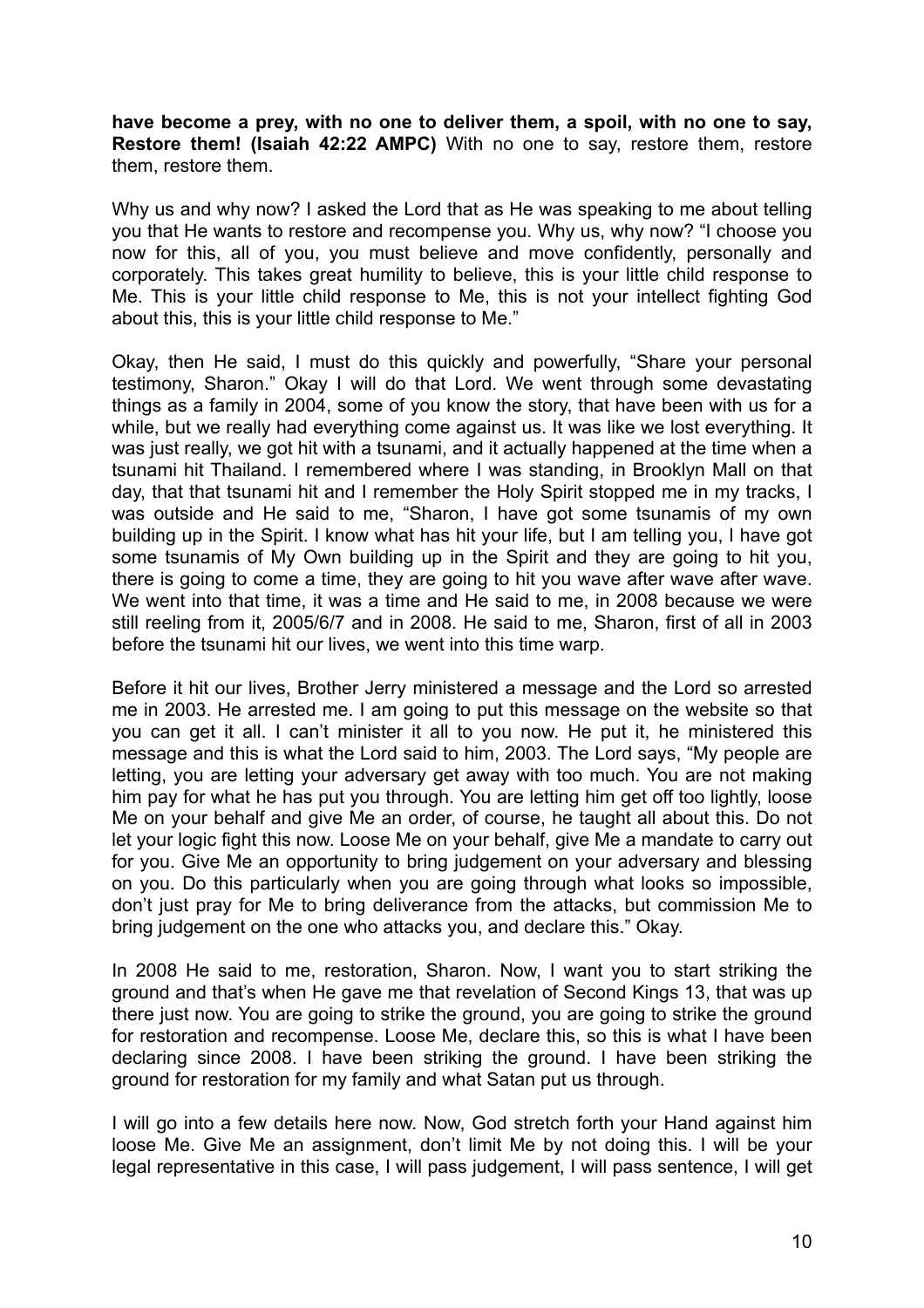damages and I will see to it that you get overflowing compensation. Add to your prayer. Now, God stretch forth Your Hand against him, appoint Me to punish him, penalize him for what he has put you through and I will force him to compensate you for the damage he has caused, satan is a thief, he has been led off too likely, according to scripture, make him pay back, seven times and he shall give all of the substance of his house. If you will command Me, the works of My Hands, I throw the Book at your adversary, this is me striking the ground. This is my 2008, piece of paper that is in my daily file, that I am still striking the ground and I cannot tell you what miracles God has done in restoring my family, in restoring everything, because he stole, he stole from us. He told me, write down everything that has been stolen from you in this time warp that you have been in of devastation. I wrote down.

I wrote down. This is from 2008, it is in pencil here, everything spiritual, everything mental, everything relational, everything emotional, everything intellectual. There was progress we were supposed to make that we could not make because we were so devastated, everything financial, everything physical, our health was affected, everything creative, productive, resourceful, entrepreneurial, everything, our growth. Our spiritual growth we were supposed to experience through that time, we were so numb, we could not, all we could do, like Pastor John has shared with you, is just so praise You, praise You, praise You, because we had just the Word from the Lord. Just praise Me, don't stop praising Me, just praise Me. I am going to get you through, I am going to get you through, you are coming through.

Ja, ja, I tell you what, He is a God of restoration and recompense, all you need to do is ask Naomi, ask Naomi, ask Naomi. She lost her husband, she lost two sons, but her daughter in law clung to her, and God restored through Boas, and restored her whole life and turned it around. Glory to God. He is a God, not only of restoration but recompense. Praise the Lord.

You cannot tell me that this does not work, it is too late, it is too late you cannot tell me this does not work. This is my little child response that I gave Him, in 2008. Everything our maturity, our productivity, our ministry, people he has stolen, things he has delayed. Prayers that should have been prayed, presence that we should have enjoyed of God.

What do you do? I declare, I declare, I still strike this, because I have had magnificent, our family has had magnificent restoration, but it is not enough, every time I say to the Lord, "Lord but it is looking good," He goes, "It is not enough, it is not enough, I want complete recompense, I want complete restoration, you have no idea how glorious My restoration means when I say, I will restore the years and the years, and the years and the years that the locust has stripped away from your life. How much I hate robbery and wrong with violence. How much I see my people robbed and plundered and no one to say; "Restore, you tell them, to say restore, restore, Lord. Restore, Lord." Hallelujah.

I have got to move right along. I have got to move right along here, you have to get everything. I am nearly done, I believe. Where am I? Alright. Hmm. I am going to have to cut short, I am going to speak to you about it on Facebook.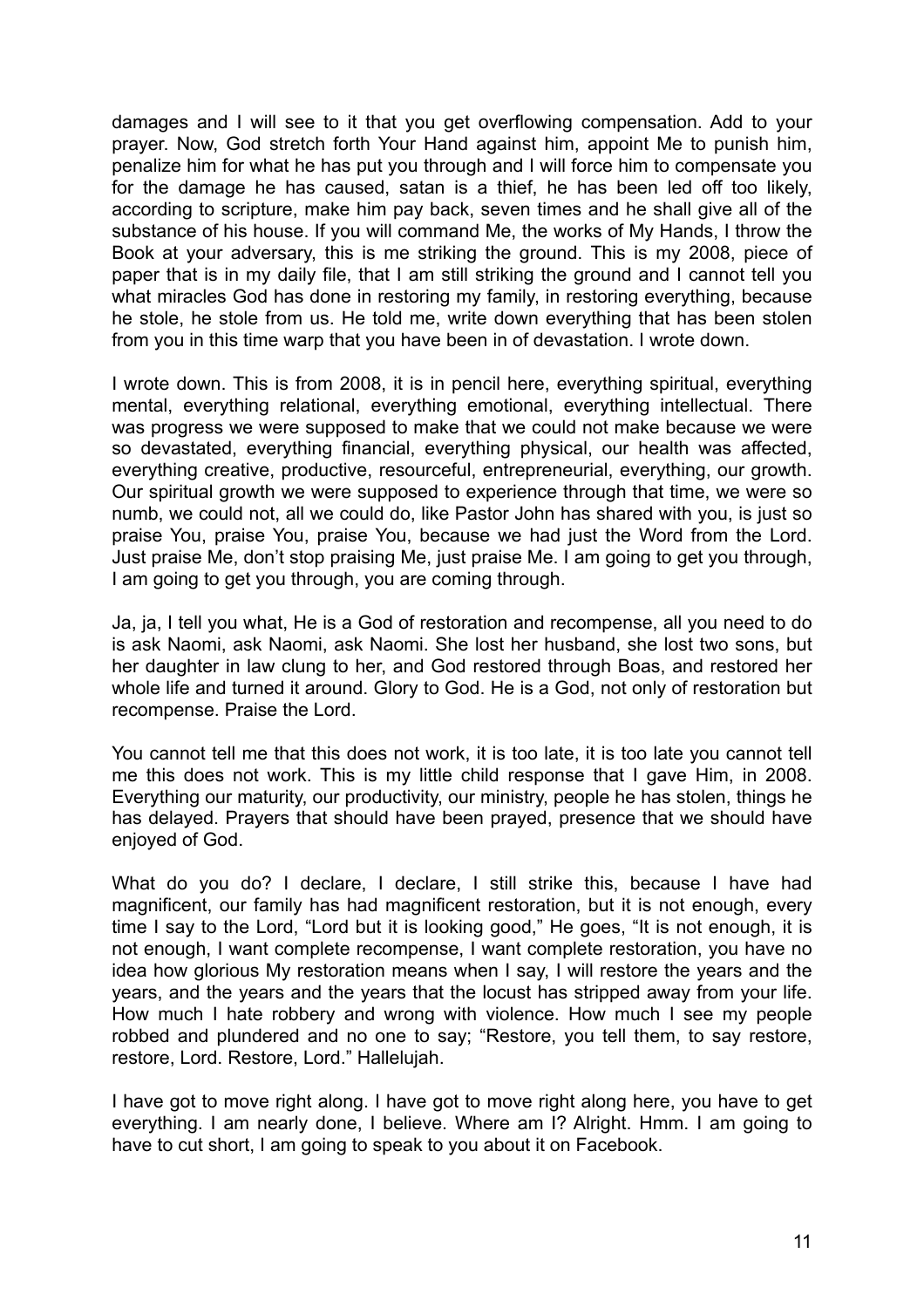We had been on a specific journey, this is my personal testimony of strike the ground. You get the spirit of strike, you get the spirit of strike, now. What it is to strike; you strike with your faith, and you strike with the Word of God. You keep at it until you get the complete victory. Don't get weary in well doing, you don't say I am tired of doing this. Speak to the different categories of people here before you today.

Some of you are here for the first time, some of you recently come. Some of you came after 4X4X40, after Brother Jerry came, after bags of seeds. There are those of you that have been with us from the beginning, those that came shortly afterwards, you were here with us from 2010, where I picked up our journey.

To those of you who come to join us recently, you have touched us. It is Pastor John's revelation on Touch, Integration of Ways, Strategic Intentions, Divine Productivity and Covenant that he ministered on, last Sunday I believed? Was it? Or the Sunday before? Okay. Those who have come to join us recently, you have touched us, you are learning to integrate into the ways we flow with God in this church. The Lord is building this house and it is for the Lord. In order to mature, those of you who have recently joined us, be faithful, be planted, be teachable. We have the Discipleship Course then we have BiblesSchool, come to church, keep your foot in the messages, come to Corporate Prayer.

This redemptive revelation is for you, you qualify, if you are born again. To those who have been with us since 2010, that is ten years, the Lord says, "Some of you even, many of you have done so well, you have chosen well. Some of you even now have not integrated into the ways of God here. You haven't done much to develop spiritually, you haven't done what even a newborn baby should do." 1 Peter 2:2, **2Like newborn babies you should crave (thirst for, earnestly desire) the pure (unadulterated) spiritual milk, that by it,** comes from the Word, **you may be nurtured and grow unto [completed] salvation (1 Peter 2:2 AMPC).** That is what you do when you are a baby, and you have come here. Even if you are seventy years old and you have never grown up in the ways and things of God and you just recently came to God, you are a baby Christian, in an older body, but you are a baby Christian. It is not for you to be full of pride, you know, or you may be very educated and think I'm not going to you know, no, no, no, you are a baby Christian. Even if you got ten degrees, if you have just come to the Lord, you are a baby and you must desire. 1 Corinthians 3:2, **"I fed you with milk,** okay let me just see, okay no, I'm not going to go there.

Some of you were here when Pastor John had the word about 4X4X40 and you were casual. Familiarity, I looked up the definition of familiarity. Pastor John is preaching to us, if you have familiarity, the dictionary says it is a *casual behaviour*, it is casual behaviour, "I know that, I have heard that, I know that." Some of you were here when we were preparing in special ways with special meetings that the Lord prompted Pastor John to help you to be ready and you didn't come. Some of you still don't come to Corporate Prayer, even though you know better.

Some of you came to Brother Jerry's meetings in 2018 and you didn't even get the Glory Book. Now this is not for people that did not know about it right? This is for those of you that were with us, you knew what we did. You knew how God with His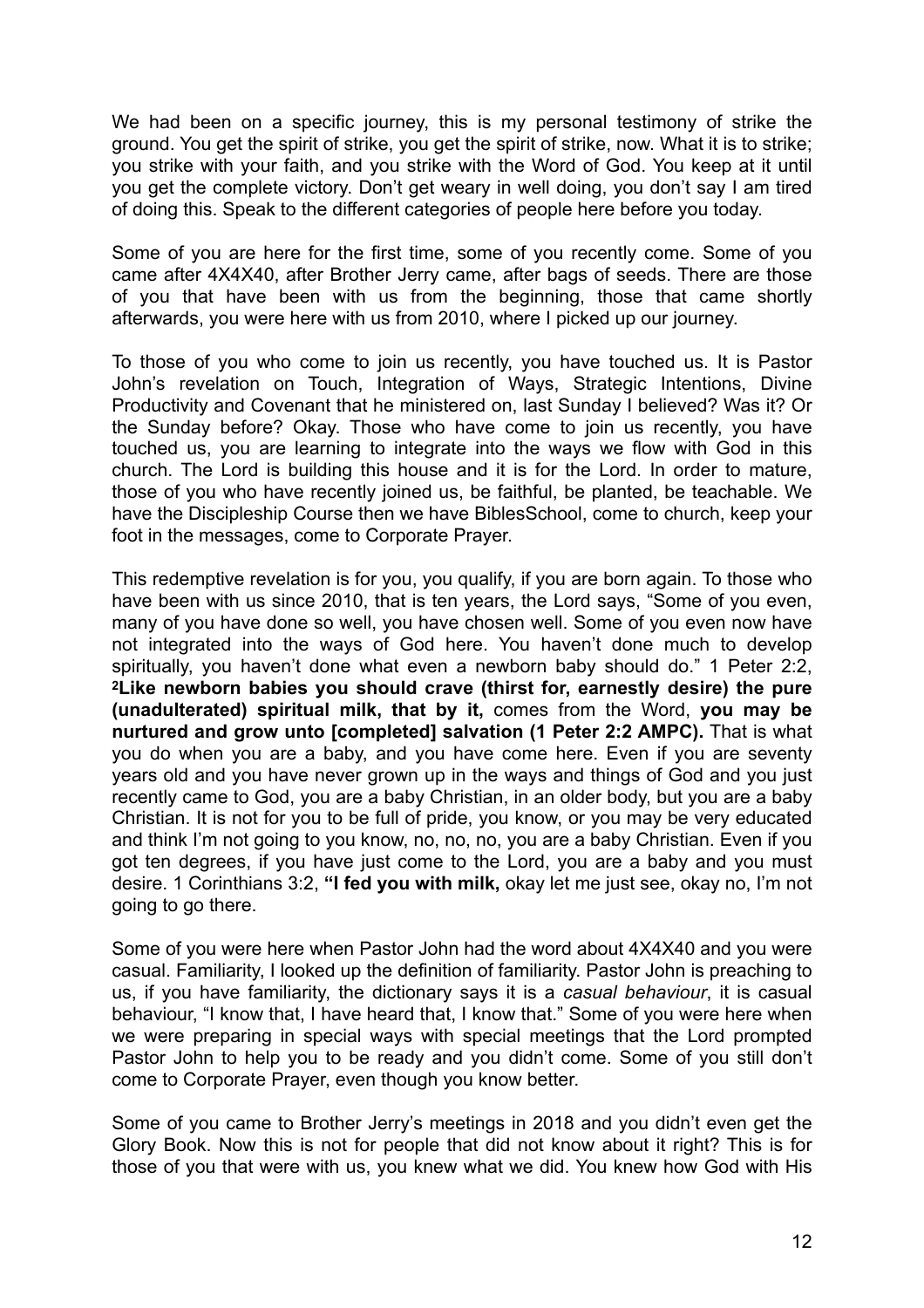love showed you this and you didn't take it, or you took it and you never put it in your heart or you put it in your heart for five days and then you put it away, okay.

This is what God is telling me to speak to you about, family, family. Some of you, hmm, you did not, you just started then stopped, you don't make real spiritual progress so there is a big question now. What is different now for you? When Brother Jerry comes now, why will you not do the same as you did the last time? Why is this time going to be different for you? What do you come to see and what do you come to hear, if you did nothing with what he brought you the last time?

Now *Project Strike, Conditioning, Celebration* and you didn't do *4X4X40* when you were here. Why will you now do this *Project Strike, Conditioning* and *Celebration?* When you didn't even do *4X4X40* and you knew we were all doing it. Whatever your last reason or excuse or justification was to not do it, then will that not be the same reason why you will not do it this time? That's that familiarity Pastor John's said under the inspiration of the Holy Spirit, he said, "When God is pulling you, you should go because it will be harder after that because all the same reasons you gave Him to not go will still be there."

I have asked Brynn if I could ask him to quickly share his testimony, because he was one of those that had casual behaviour towards it. I asked him to share his testimony of what God, how God dealt with him about it. It is like you sit there and you go, ahh *4X4X40*, what? Not applicable, not applicable, you know and actually God is speaking to help you, to experience Supernatural Increase through the New Open Door. Brynn, will you just quickly share with the people please. Your experience.

Brynn: Well, it is really in light with the message that Pastor John has brought us about familiarity. I've been here, attending church, part of the family, hmm I have a good discipline in my own life in terms of eating, conditioning, my physical body. I sat here, and I thought to myself, "Well this is all good but I'm doing most of it anyway." I think did we go through two cycles of *4X4X40* or was it three? Dad did four. I, kind of casually participated in it, casually, but it was, I wasn't diligent, I wasn't faithful, I wasn't fully engaged. It was a couple, when was it, last year, that this happened. When the Lord dealt with me then and said, "Brynn, you missed out on something there." I, you remind me, help me. I am a fool. [*Laughing*.] That is right, He did. He said, "You are a fool, Brynn, because you sat there, you have a remarkable opportunity and really to grow and developed and you didn't participate and you were not involved, you were not fully engaged, so you missed an opportunity for growth and development."

God is not trying to stop us doing certain things, He is wanting to get stuff to us and so I said to the Lord, "Well Lord, mercy and grace, please. Can I do it again?" God said, "Yes you can do it, you can pick it up and do it and be diligent with it." The Lord gave me an opportunity to do that. Today I am, I can say that I'm a testimony to that process and that's really what this is. This is a process, you change your language, to change your culture, to change your outcome. Pastor John has been ministering, he who controls the language controls the culture and ultimately will control the outcome. That's what God is wanting us to achieve here, but you won't know how great the outcome is, if you don't start first with changing your language, striking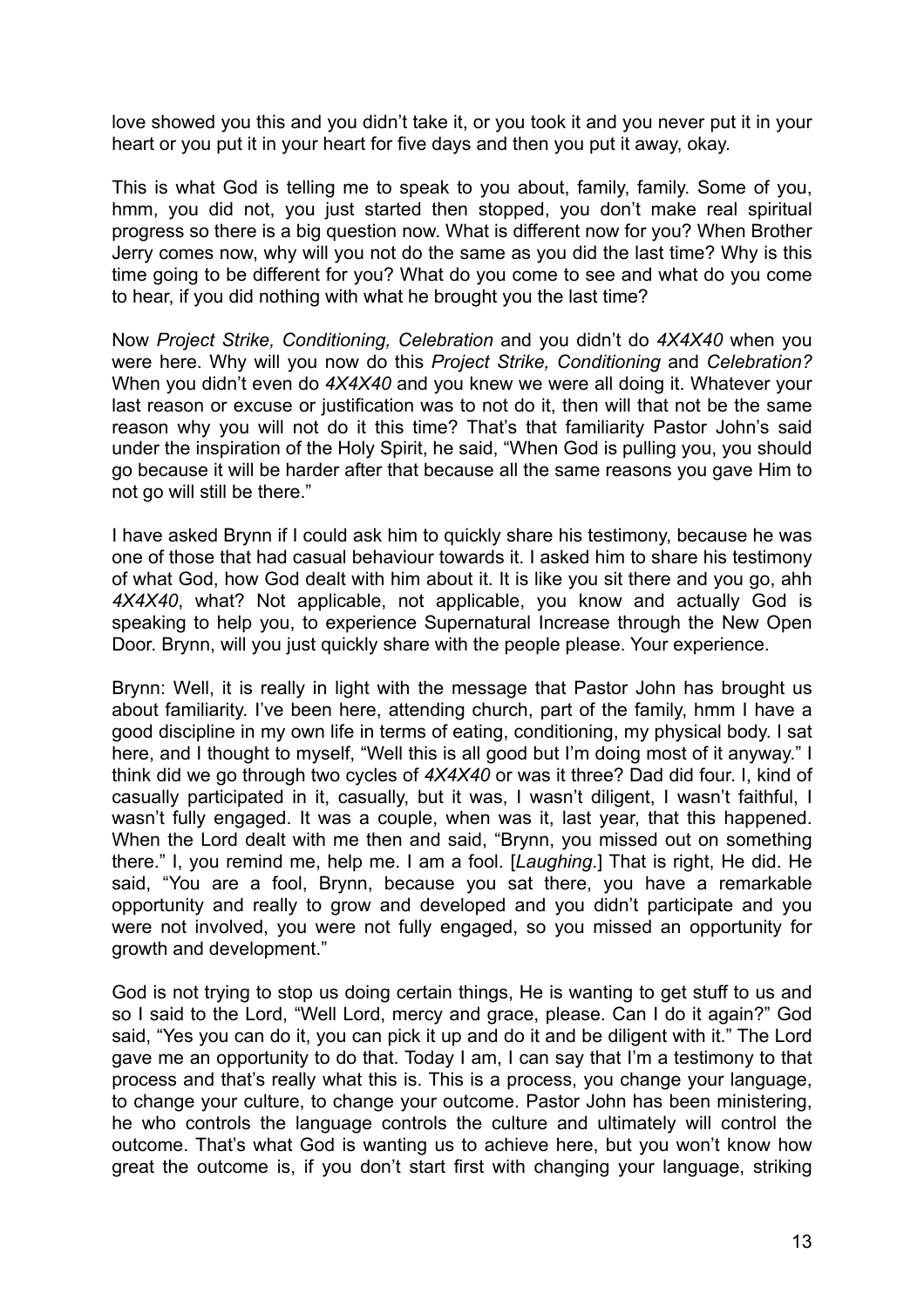because that's what the Lord said to me now on the front, He said to me, "Brynn, *Project Strike,* is all about your language in faith, it is all about God's language in our mouth's in faith, that's *Project Strike*." This is the process that we are in, here and *Project Strike,* let me tell you, you don't know the growth, you don't know the good things that you will experience, until you have actually done it, until you have gone through the whole thing, so don't do it half-hearted. Do it with everything that you have in you. Give it your all. Be fully engaged in the whole process.

Pastor Sharon: Brynn, am I correct in saying it was much harder to do it on your own?

Brynn: It was much harder, yes it was much harder doing it on my own.

Pastor Sharon: Would it be much easier if you done it with us?

Brynn: Yes, cause there's an energy that you, when the family is doing it, that you can sense and there is a momentum and energy when everyone is doing it, but when you by yourself, you realize, I am just, my energy and God, and it is a lot more difficult, it is a lot more challenging, yeah.

Pastor Sharon: Thank you Brynn.

So,don't be a fool. So what do I do? Pastor Sharon I am one of those, what must I do? Well, if you really want to do something because this is Acts 2:37, The Passion Translation, if this is what's happening to you now. Remember Pastor John said, "When God is pulling you, you should go, because it will be harder after that because all the same reasons you give Him not to go will still be there." Okay? So Acts 2:37, **37When they heard this, ….** You are hearing this, right? **They were crushed and realized what they had done to Jesus**. You do it to Jesus because Jesus brings these messages to you. Jesus comes to bring you all these wonderful things so that you can make progress. **Deeply moved, they said to Peter and the other apostles, "What must we do, brothers?" (Acts 2:37 TPT)** Another translation says they come under deep conviction. If you are coming under deep conviction because you've been casual. Brothers what do we do? The Amplified says, **37When they heard this they were stung (cut) to the heart (Acts 2:37 AMPC).** Have you ever allowed the Word of God to cut you to your heart and sting you? I know what that's like because I don't want to have a hard heart that never feels what God wants to. I want him to move me with every Word, even if it stings my heart.

The Worldwide English (New Testament) is really my favourite. It says this **37What Peter said cut the people's hearts when they heard it. They knew they had done wrong (Acts 2:37 WENT).** What must I do, Pastor Sharon? Hebrews 3:12, I'm not going to, you don't have to put it up, but it just says: **If only today you would listen to his voice**. What must I do, Pastor Sharron? Well, you can continue to harden your heart, you can continue to justify all your choices to yourself and your heart will harden even more. You can continue in your pridefulness that these things are after all not applicable to you, because you do enough or you continue in a very, very silly thing. It is very silly for you to go, I am not worthy. I'm not worthy. That is an excuse, you are using that as an excuse. You've heard too many times in this church you are worthy, you qualify because of the Blood. You can say, "Lord have mercy on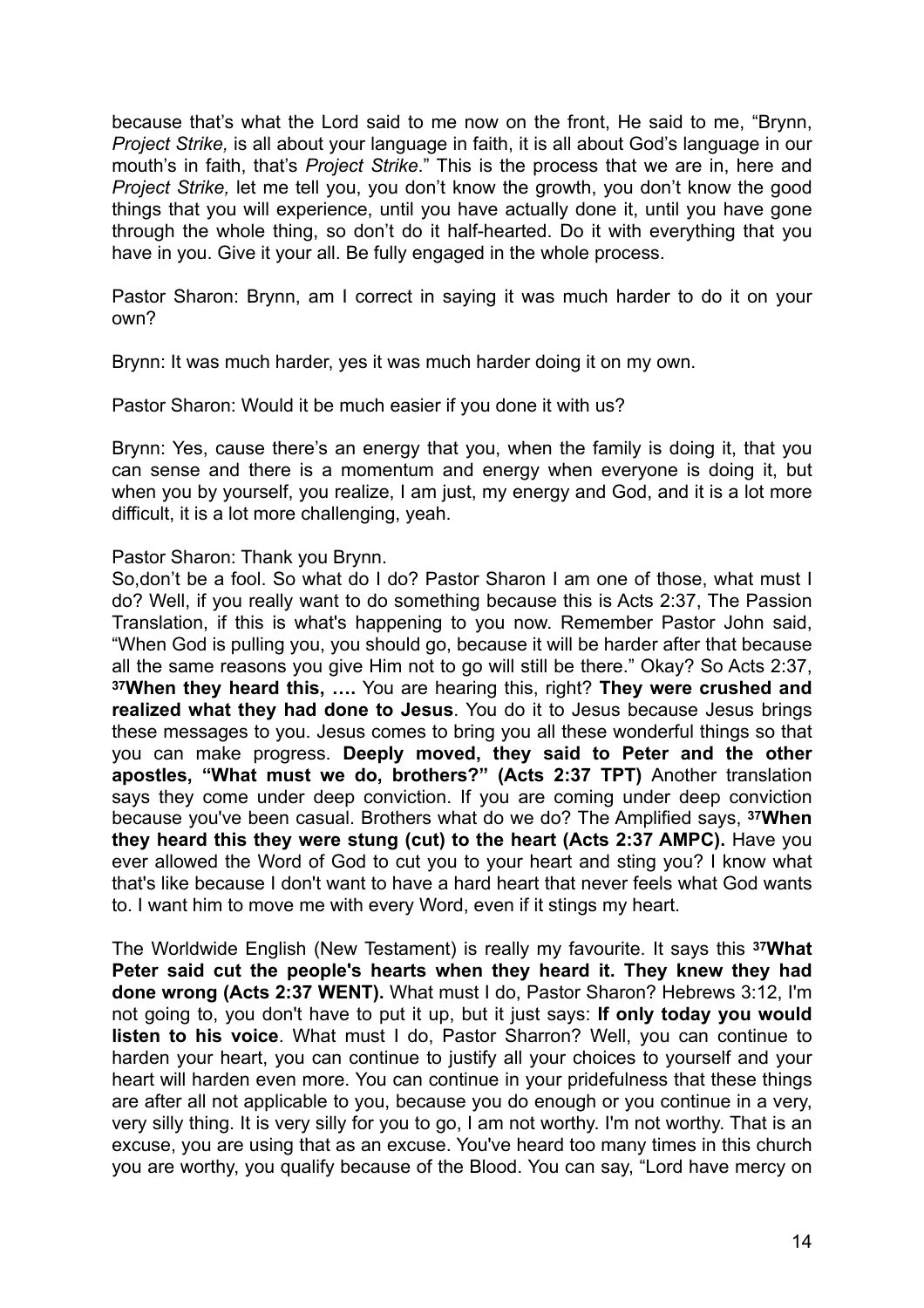me, have mercy on me." That is the scripture that He gave me. What's the time Pastor Christi? I do?

You can just say this, it is in Luke 18:13, God be merciful. **God be merciful to me and gracious to me,** <sup>1</sup>**3Be merciful be merciful and gracious to me Lord (Luke 18:13 AMP).** That's all, that's what Brynn said, "Merciful and gracious to me, Lord." Hallelujah. Be merciful, forgive me, Father. I acknowledge that I'm one of these familiar and casual about You in what You say, have mercy on me. Holy Spirit, I let Your help work in my heart. You are my Helper. I turn around today, I changed my inner man, to do Your will right now, glory glory glory.

I'm not going to go into this next section, but I will read this final exhortation to you, before we meet with Brother Jerry on Thursday. He will use this human vessel to touch your life, this time as you humble yourself as a little child. He longs to walk again, amidst His children, the Father, the Son in Jesus by the Person of the Holy Spirit. The anointing that will be, is for one thing only, His great love to touch people. He longs to touch each and every one. Whatever are you going to be doing in your heart, when Brother Jerry ministers in ways you have not experienced before. Whatever are you going to be doing or thinking in your heart, when he ministers to people that you know so well. Are you going to have familiarity in your heart when you see Brother Jerry ministering to someone you know so well. "But I know you" Don't let Him find that in our hearts when he is here, please don't let the Holy Spirit. You just put that down in the meeting, while you are having that thought you say, "Down, down." This is what you do, this is what you do.

Will you let your heart go out as far as it can to flow in love, in the love of God for that person, that you know so well and that person that you don't know so well? Will you take a hold of your intellect and reduce it to love and say, "I'm cooperating with You here this evening, this morning Holy Spirit. Lord, I'm not sitting here with my intellect stonewalling You. I want You to be able to do mighty works here, so I put down this intellect, I'm not responding to it in Jesus Name. I'll push that person up and out and in my heart in the love of God that He's ministering to you."

He is a Person, the Holy Spirit is God, He is God the Spirit, He is the Spirit of Glory. He will not be acting through His human vessel of His own accord. He is just like Jesus. He does what He sees the Father doing and He says what He hears the Father saying. Don't make a soul pull for yourself, when the Holy Spirit moves to touch people with power. Just be like a little child and then every moment will be your moment and our moment together. The Lord gave me these words, these final words before we see Brother Jerry four weeks ago these final words are they not beautiful? Glory to God, hallelujah.

Just be like a little child and every moment will be your moment and our moment together. Don't miss your encounter with God right where you are standing, worshipping, sitting, listening, sitting looking don't miss. The Holy Spirit knows how to let power flow to everyone all the time as we touch the hem of His garment. After all He lives in each of us. Let us tap the flow of God together. Let's flow in song and sound together. Let's rejoice in the Spirit. Let's worship in Spirit. Let's flow in how the